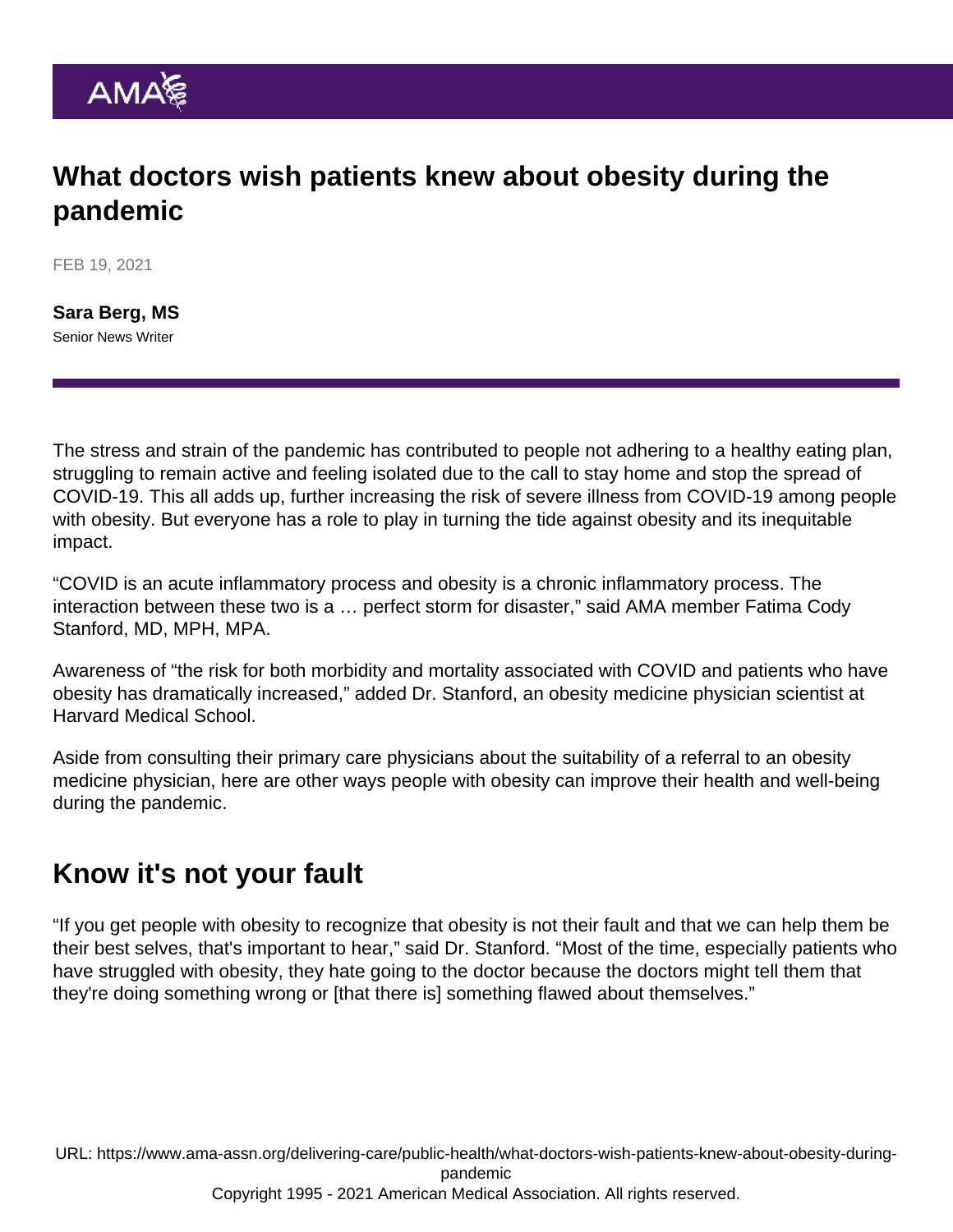"It is not acceptable for me not to treat their obesity," she said, noting that "if I were to do that to someone who came in with uncontrolled type 2 diabetes, I would lose my medical license."

Discover [how anti-obesity bias hinders patients' lifestyle change efforts](https://www.ama-assn.org/delivering-care/public-health/how-anti-obesity-bias-hinders-patients-lifestyle-change-efforts).

# Find ways to connect

"For those people who are struggling because they feel socially isolated, find ways to connect," said Dr. Stanford. "We as humans are made to connect. We're not made to be in solitude.

"When we're in solitude, stress goes up and when stress goes up, storage of fat goes up, so find a way to connect," she added. "Maybe there's a friend who you used to talk to all the time and maybe you're not talking anymore, but you really want to talk to that friend who was great. This might be the time to rekindle that friendship."

Read about [what doctors wish patients knew about pandemic fatigue.](https://www.ama-assn.org/delivering-care/public-health/what-doctors-wish-patients-knew-about-pandemic-fatigue)

# Get creative with physical activity

Together with Arghavan Salles, MD, PhD, a bariatric surgeon, Dr. Stanford participated in the [#SocialDistancingFitnessChallenge](https://twitter.com/search?q=#SocialDistancingFitnessChallenge&src=typed_query) by posting videos of herself doing yoga and high-intensity interval training.

"We did this for quite a bit in the earlier days of the pandemic as people were just learning how" to practice physical distancing, said Dr. Stanford. "Our goal in doing this was to get people to recognize that even as doctors during the middle of this pandemic who are very stressed … we're still being active and we're encouraging you to do the same."

"In the middle of this pandemic," patients feel stuck inside and like they can't do anything, but "technically you can. You just have to find creative ways to do it," she said. "We have the convenience of the use of social media to connect and we can work out with an on-demand platform," which is a streaming service through the TV or an app for access to exercise programs.

Discover [six lifestyle changes patients with obesity and prediabetes should make.](https://www.ama-assn.org/delivering-care/diabetes/6-lifestyle-changes-patients-obesity-prediabetes-should-make)

## Use grocery delivery services

URL: [https://www.ama-assn.org/delivering-care/public-health/what-doctors-wish-patients-knew-about-obesity-during](https://www.ama-assn.org/delivering-care/public-health/what-doctors-wish-patients-knew-about-obesity-during-pandemic)[pandemic](https://www.ama-assn.org/delivering-care/public-health/what-doctors-wish-patients-knew-about-obesity-during-pandemic)